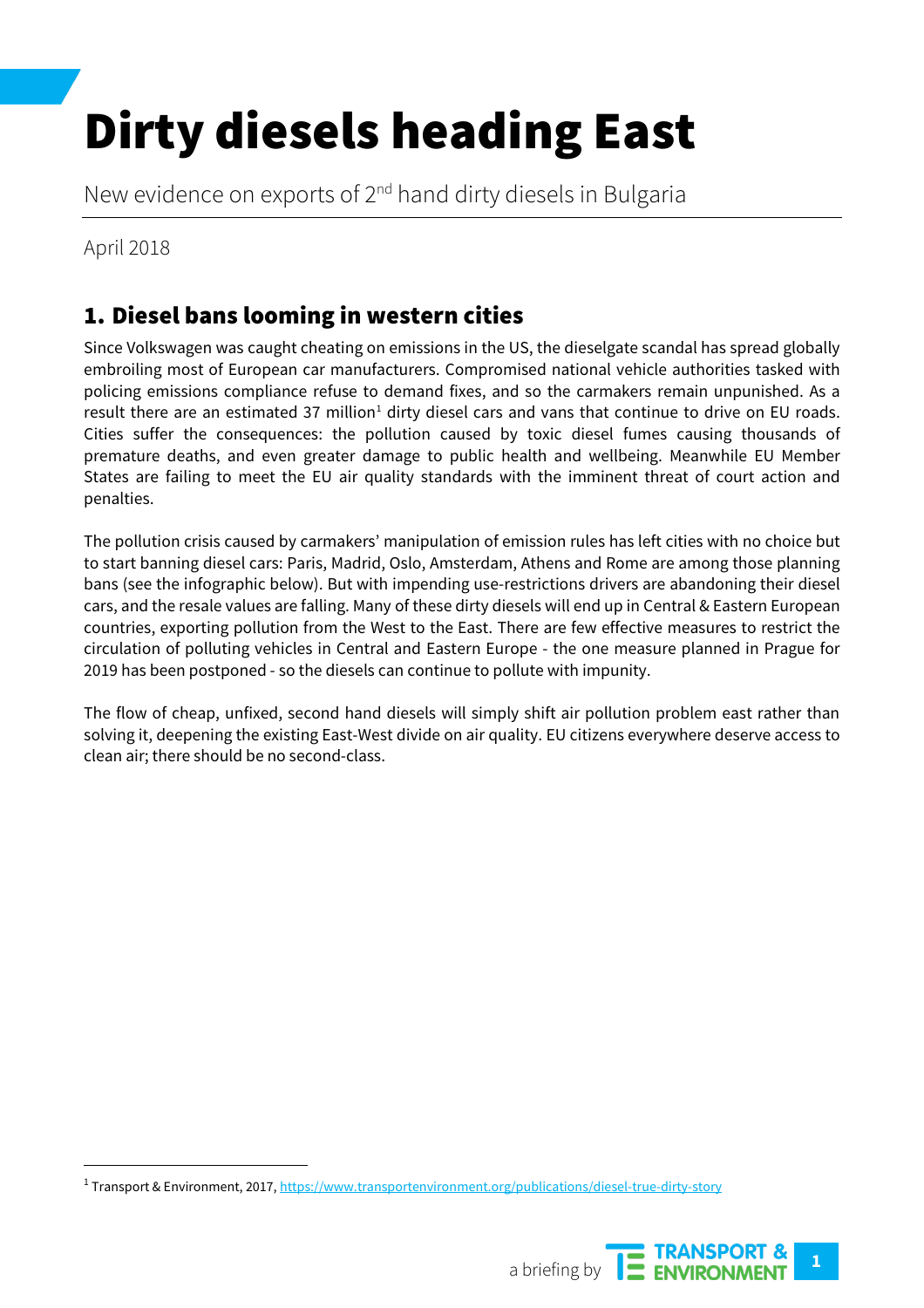

## 2. Over 30 thousand dirty diesels exported to Bulgaria in 2017

Bulgaria is a notable example, with some of the worst pollution in Europe causing over 13,000<sup>[2](#page-1-0)</sup> premature deaths annually. The country is already infringed by the European Commission for failure to reach the 2010 emission limits for carcinogenic particles.

Bulgaria currently holds the Presidency of the EU and has declared tackling air pollution a priority for its term. On the 10<sup>th</sup> of April environment ministers from across Europe, including the Western Balkans, will gather in Sofia to debate measures to improve the quality of air that Europeans are breathing. Ahead of

<span id="page-1-0"></span><sup>&</sup>lt;sup>2</sup> EEA, 2017[, https://www.eea.europa.eu/publications/air-quality-in-europe-2017](https://www.eea.europa.eu/publications/air-quality-in-europe-2017)

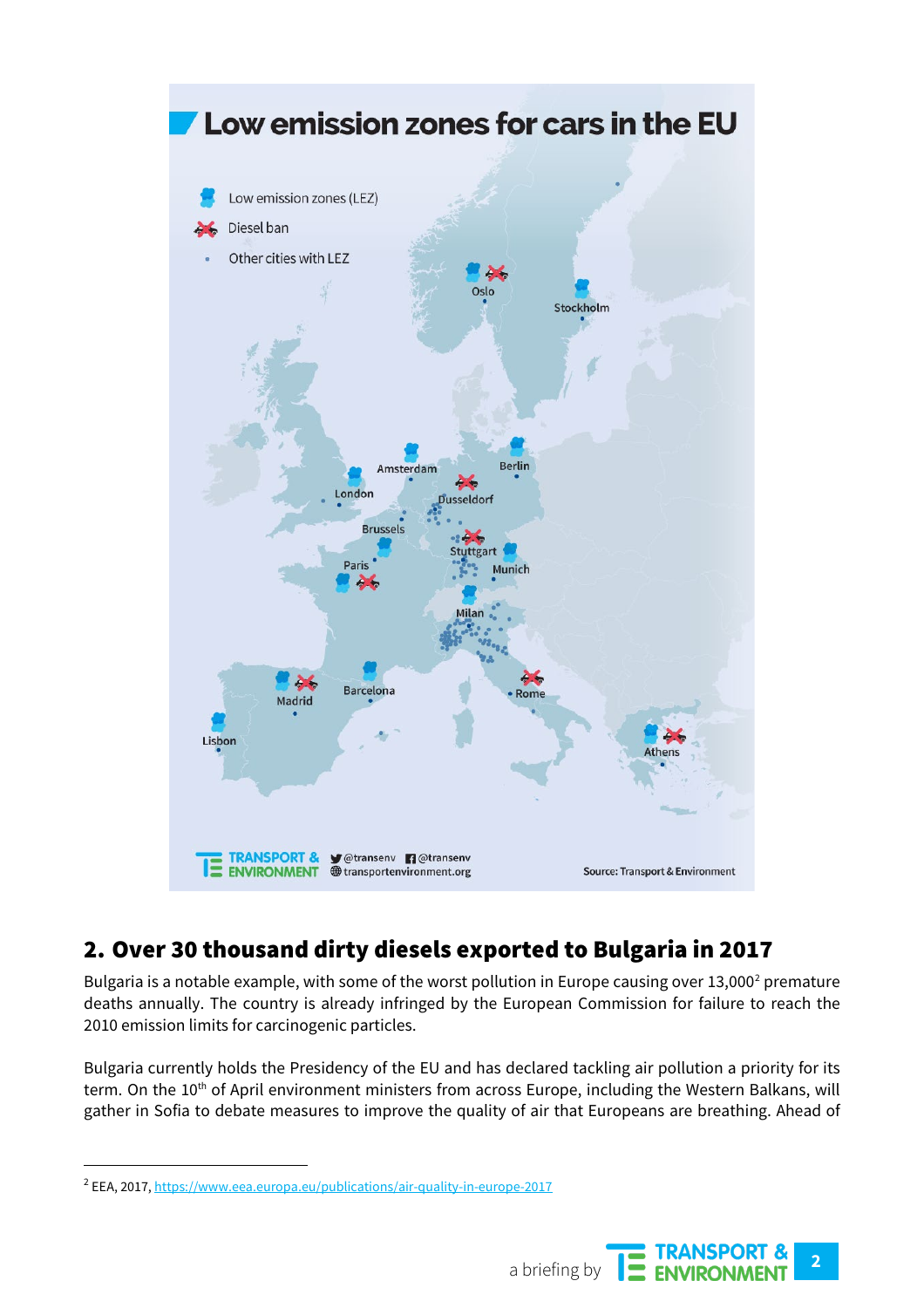this meeting, Transport & Environment has compiled data on the numbers of the dirty diesels that are being imported into Bulgaria and the toxic pollution they bring.

| Age of vehicle<br><b>imported</b> | <b>Total number of 2nd hand</b><br>cars imported in 2017 | <b>Number of dirty</b><br>diesels imported | <b>Avg. NOx emissions</b><br>(mg/km) |
|-----------------------------------|----------------------------------------------------------|--------------------------------------------|--------------------------------------|
| $0-5$ years                       | 13,512                                                   | 5,571                                      | 824                                  |
| 5-10 years                        | 32,018                                                   | 12,592                                     | 987                                  |
| $10-15$ years                     | 14,866                                                   | 6,030                                      | 1,058                                |
| $15-20$ years                     | 45,817                                                   | 11,520                                     | 1,112                                |

The data is summarized in the table below:

Notably, the data reveals:

- Last year alone Bulgaria imported over 100,000 second hand cars from EU-28 countries, over a **third of which were grossly polluting diesels**;
- More than half of the dirty diesels are over 10 years old and without the standard diesel particle filters found on all new cars after 2011, thus emitting dangerous cancer-causing fine particles that are already a serious problem in Bulgaria;
- As for toxic nitrogen dioxide, at the heart of the dieselgate scandal, the **dirty diesels imported to Bulgaria last year on average emit 12 times the current EU's NOx limit** – or 1,030 mg/km instead of the required 80mg/km (for cars on sale today);
- That means that an average dirty diesel car imported in 2017 would **emit 10 - 15 kg of toxic NOx pollution in one year**(based on the annual mileage of 10,000-15,000 km);
- Most cars came from Italy; with the Fiat-Chrysler group being on average the most grossly polluting diesel carmaker in Europe.<sup>[3](#page-2-0)</sup>

The full data set is available upon request.

There is a clear need for **joint European measures to avoid second hand dirty diesels being dumped in Eastern and Central European countries**. This is against the principle of the Single Market and the spirit of its product rules - all EU citizens have equal right to clean air. The flow of old polluting diesels must be limited in a way that protects the environment and public health and is aligned with the Single Market rules. Notably, Euro 5 & 6 vehicles subject to mandatory or voluntary recalls in another European country (e.g. Volkswagen, Renault, Daimler, Fiat, Opel, etc.) should only be registered if they have undergone the required software or hardware upgrades before they will be accepted for import. Where companies agree to software upgrades or fixes in one country they should offer the same service in all countries. Shifting toxic pollution is not an answer; the ministers meeting on the 10<sup>th</sup> of April in Sofia should instead demand those guilty, the carmakers, to fix the problem they are responsible for.

<span id="page-2-0"></span> <sup>3</sup> T&E, 2016[, https://www.transportenvironment.org/publications/dieselgate-who-what-how](https://www.transportenvironment.org/publications/dieselgate-who-what-how)